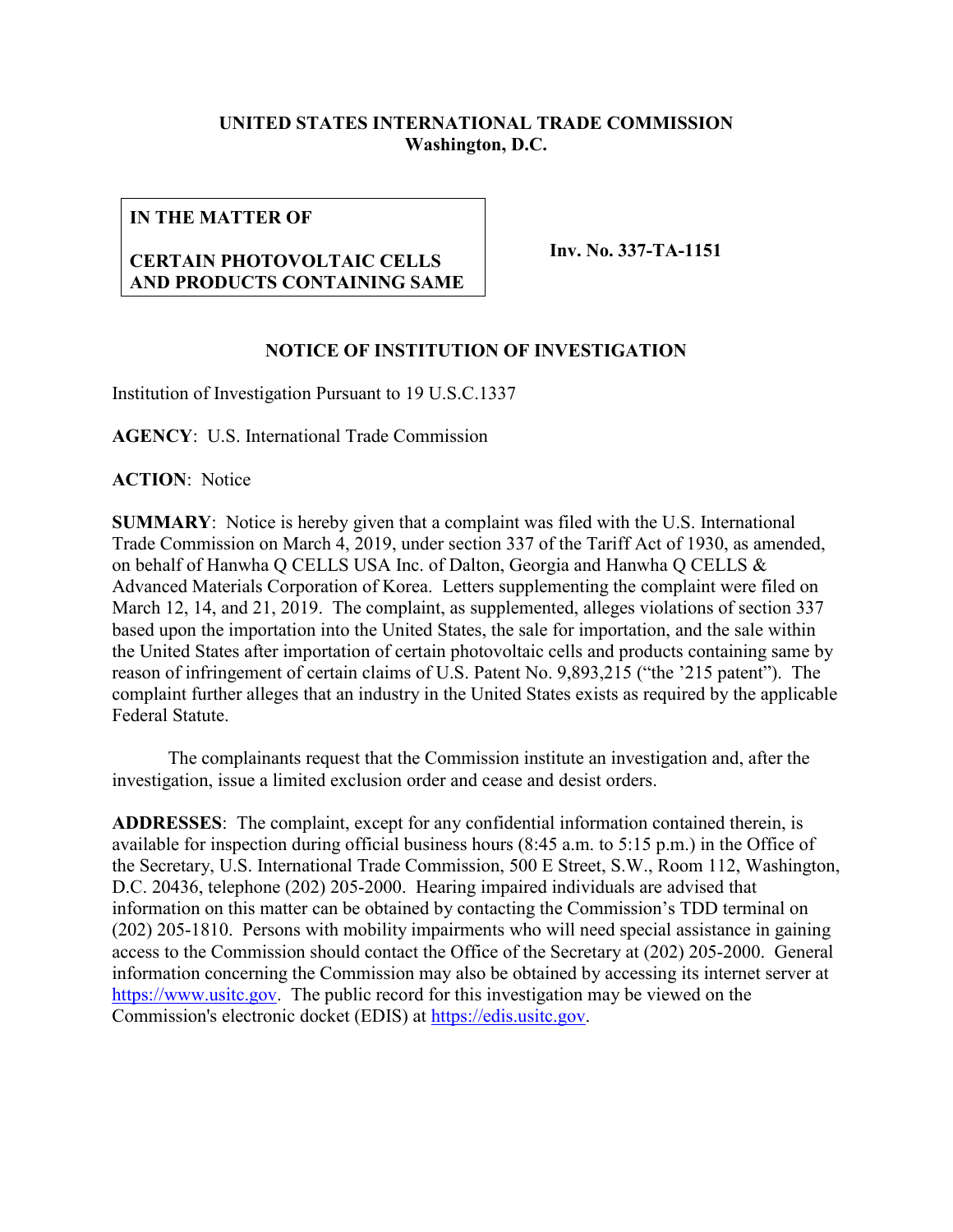**FOR FURTHER INFORMATION CONTACT**: Pathenia M. Proctor, The Office of Unfair Import Investigations, U.S. International Trade Commission, telephone (202) 205-2560.

## **SUPPLEMENTARY INFORMATION**:

**AUTHORITY**: The authority for institution of this investigation is contained in section 337 of the Tariff Act of 1930, as amended, 19 U.S.C. 1337, and in section 210.10 of the Commission's Rules of Practice and Procedure, 19 C.F.R. 210.10 (2018).

**SCOPE OF INVESTIGATION**: Having considered the complaint, the U.S. International Trade Commission, on April 3, 2019, **ORDERED THAT** –

(1) Pursuant to subsection (b) of section 337 of the Tariff Act of 1930, as amended, an investigation be instituted to determine whether there is a violation of subsection (a)(1)(B) of section 337 in the importation into the United States, the sale for importation, or the sale within the United States after importation of certain products identified in paragraph (2) by reason of infringement of one or more of claims 12-14 of the '215 patent; and whether an industry in the United States exists as required by subsection (a)(2) of section 337;

(2) Pursuant to section 210.10(b)(1) of the Commission's Rules of Practice and Procedure, 19 CFR 210.10(b)(1), the plain language description of the accused products or category of accused products, which defines the scope of the investigation, is "solar cells and solar modules";

(3) Pursuant to Commission Rule  $210.50(b)(1)$ , 19 CFR  $210.50(b)(1)$ , the presiding administrative law judge shall take evidence or other information and hear arguments from the parties or other interested persons with respect to the public interest in this investigation, as appropriate, and provide the Commission with findings of fact and a recommended determination on this issue, which shall be limited to the statutory public interest factors set forth in 19 U.S.C. 1337(d)(1),  $(f)(1)$ ,  $(g)(1)$ ;

(4) For the purpose of the investigation so instituted, the following are hereby named as parties upon which this notice of investigation shall be served:

(a) The complainant is:

Hanwha Q CELLS USA Inc. 300 Nexus Drive Dalton, GA 30721

Hanwha Q CELLS & Advanced Materials Corporation 86 Cheonggyecheon-ro, Jung-gu Seoul, Republic of Korea 04541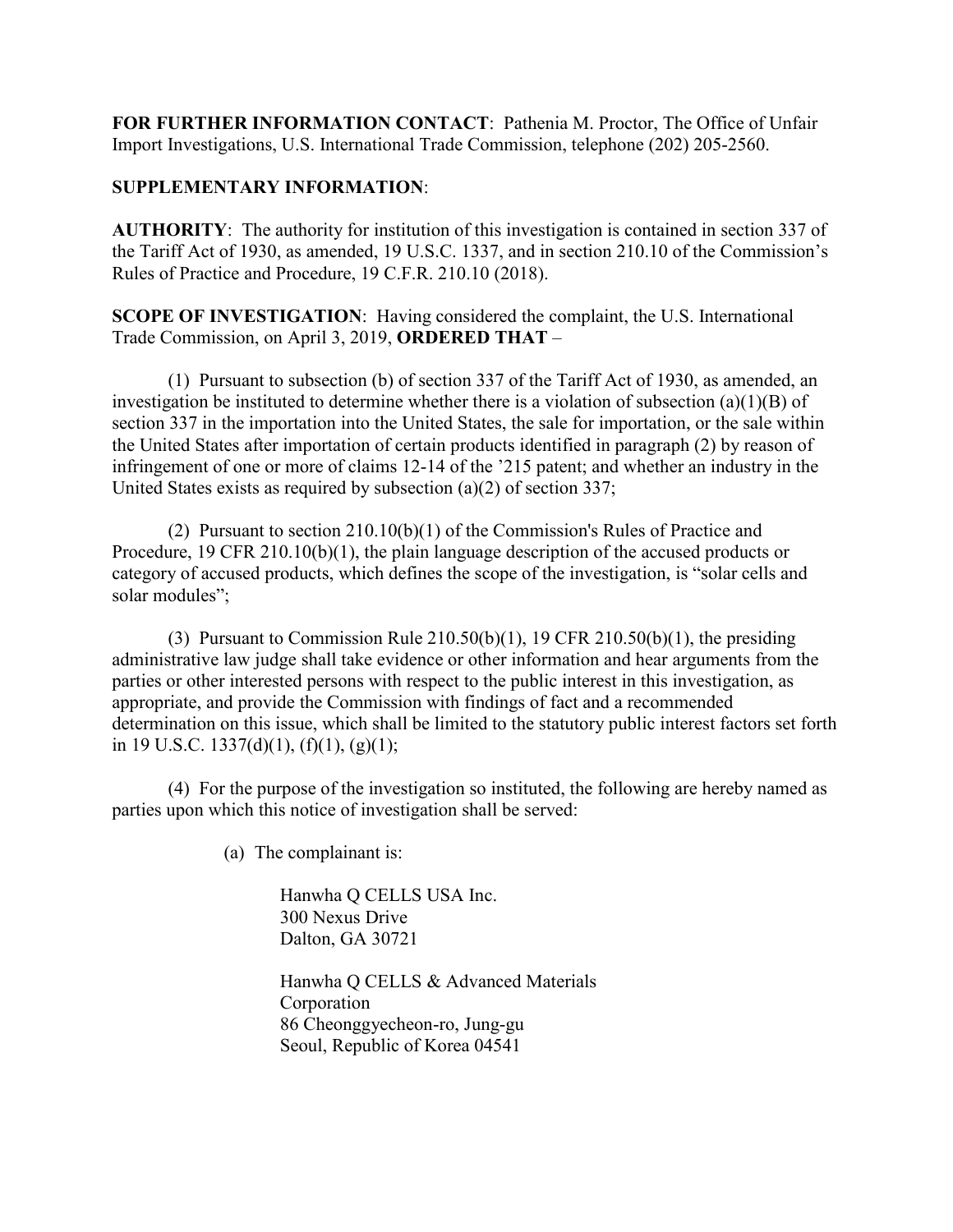(b) The respondents are the following entities alleged to be in violation of section 337, and are the parties upon which the complaint is to be served:

> JinkoSolar Holding Co., Ltd. c/o Conyers Trust Company (Cayman) Limited P.O. Box 2681 Cricket Square, Hutchins Drive George Town, Grand Cayman KY1-111 Cayman Islands

JinkoSolar (U.S.) Inc. 595 Market Street, Suite 2200 San Francisco, CA 94105

Jinko Solar (U.S.) Industries Inc. 595 Market Street, Suite 2200 San Francisco, CA 94105

Jinko Solar Co., Ltd. No. 1 Jingke Road Shangrao Economic Development Zone Jiangxi, 334100 China

Zhejiang Jinko Solar Co., Ltd. No. 58 Yuanxi Road Yunahua Industrial Park Yuanhua Town Haining City, 314416 China

Jinko Solar Technology Sdn. Bhd. 14A Jalan Tun Mohd Fuad Taman Tun Dr Ismail Kuala Lumpur, Wilaya, 60000 Persekutuan, Malaysia

LONGi Solar Technology Co., Ltd. No. 8369 Shangyuan Road Caotan Shengtai Industrial Park Xi'an Economic and Technological Development Zone Xi'an, Shaanxi, 710018 China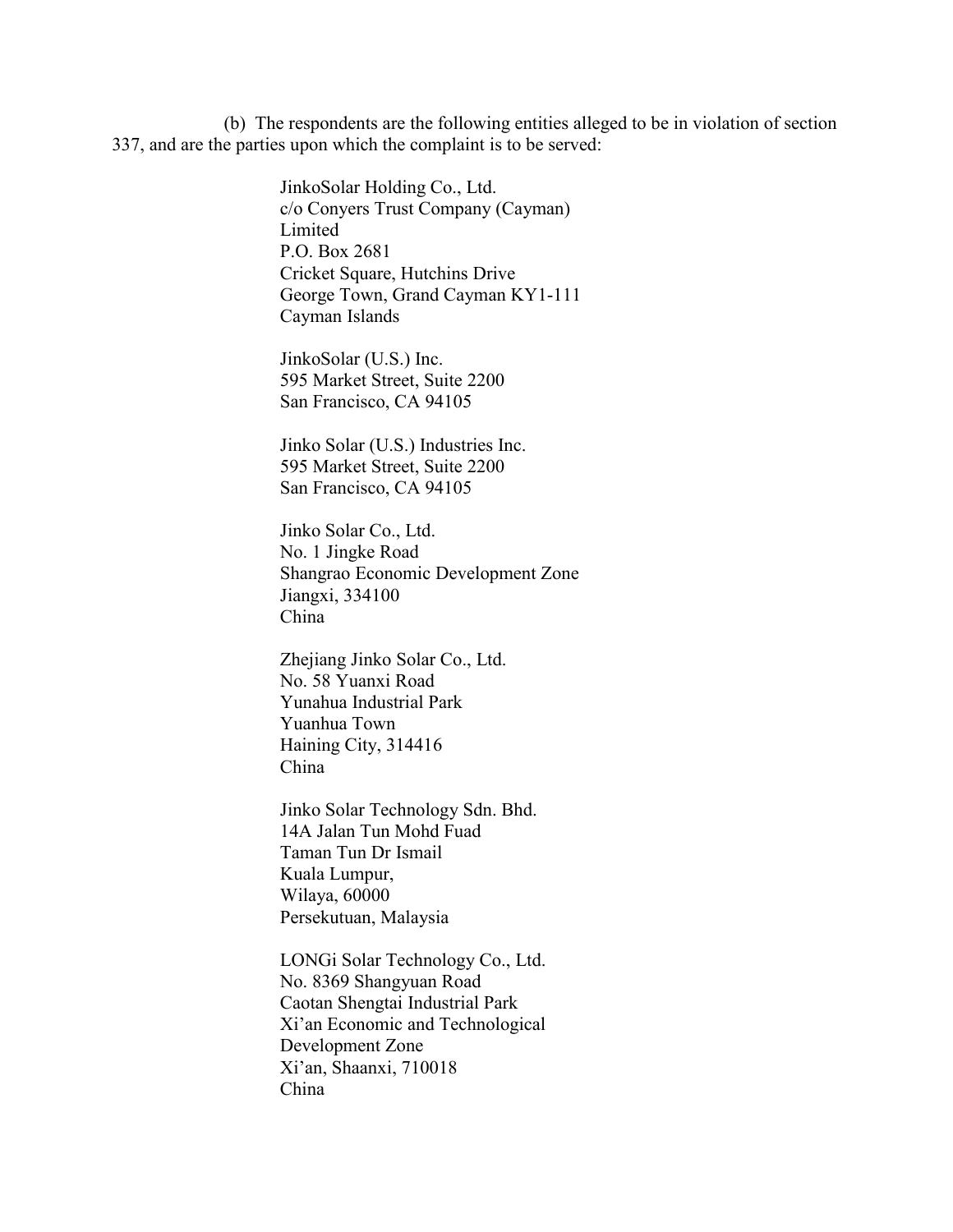LONGi Green Energy Technology Co., Ltd 388 Hangtian Middle Road, Chang'An District Xi'an, Shaanxi, 710100 China

LONGi (H.K.) Trading Ltd. 11/F, Capital Centre 151 Gloucester Road Wanchai, 00000 Hong Kong

LONGi (Kuching) Sdn. Bhd. Lot 2118 Jalan Usaha Jaya Sama Jaya Free Industrial Zone Kuching, Sarawak, 93350 Malaysia

Taizhou LONGi Solar Technology Ltd. No. 268 Xingtai South Road Taizhou, Jiangsu, 225300 China

Zhejiang LONGi Solar Technology Ltd. No. 2 Bailing Middle Road Donggang Industrial Function Area Economic Development Zone Quzhou, Zhejiang, 324000 China

Hefei LONGi Solar Technology Ltd. S1 Workshop, No. 888 Changning Avenue High-Tech Zone Hefei, Anhui, 230088 China

LONGi Solar Technology (U.S.) Inc. 2603 Camino Ramon, Suite 423 San Ramon, CA 94583

REC Solar Holdings AS Dramrnensveien 169 Oslo, 0277 Norway